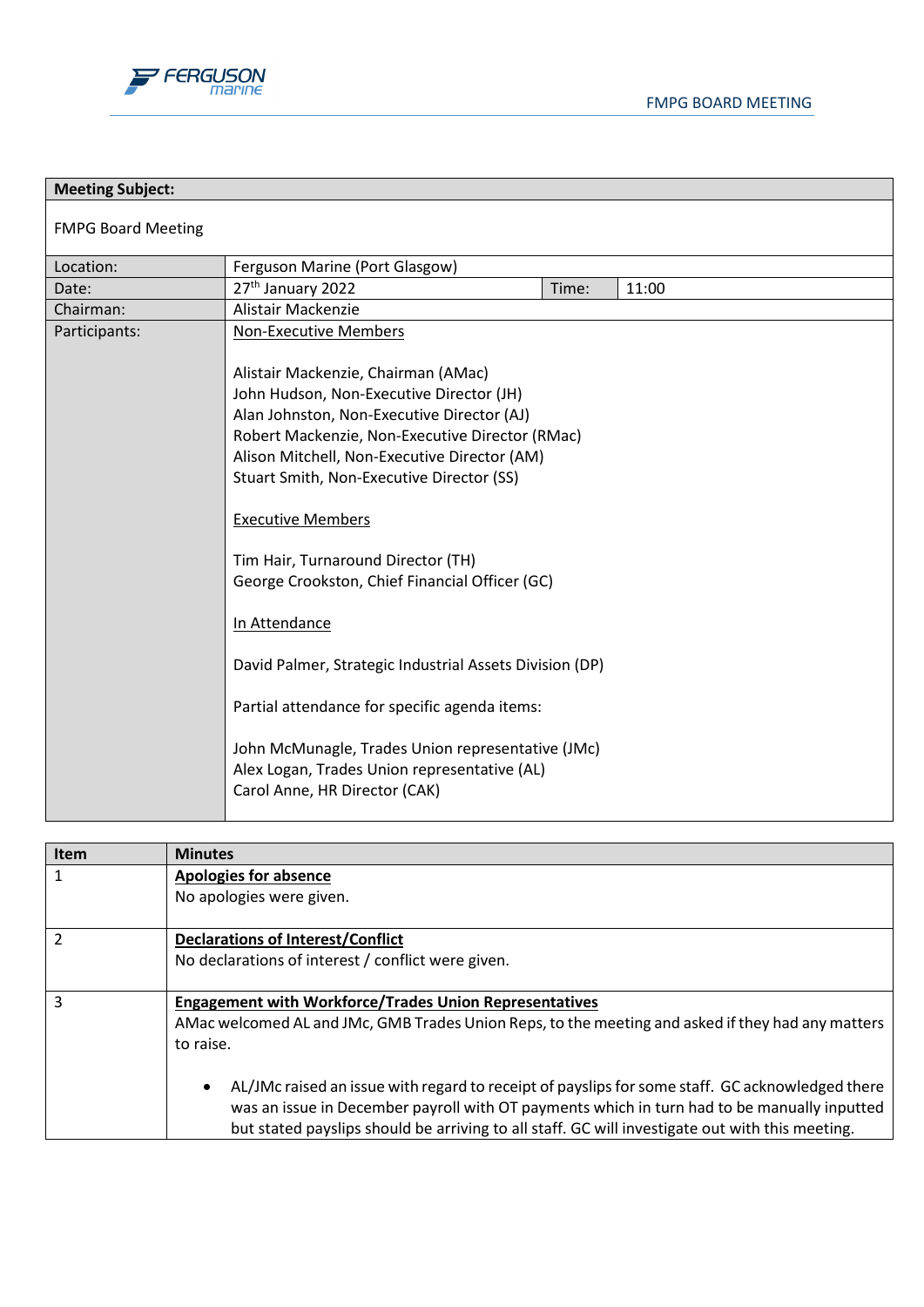

|   | Covid-19 protocol was raised and it was agreed to reconvene the Covid meeting lead by H&S.<br>TH advised that the new Head of Health and Safety had started and he is confident this will<br>bring high standards to the department.<br>It was noted that the 21/22 and 22/23 Pay Deal was now agreed. AMac noted this was a<br>satisfactory outcome and thanked AL and JMc for their input. AL asked if the pay deal would<br>cover agency staff? TH acknowledged and noted, and the matter is being addressed.<br>AL asked if the July delivery date for 801 was achievable? AMac advised there are ongoing<br>issues around schedule however the organisation was committed to making the delivery and<br>advised that if there is an update it will be issued in due course.<br>AL advised there are pre-fabricated units that are completed and not being fitted, and this is<br>$\bullet$<br>taking up valuable space. TH accepted that this is a concern.<br>AL raised concern over the appointment of new managers (resource and heavy lifting) when<br>there are currently only 2 orders on the books. AMac noted that the business remains positive<br>that the yard with secure new business and a sustainable future.<br>AMac thanked AL and JMc for their input and attendance and they left the meeting. |
|---|------------------------------------------------------------------------------------------------------------------------------------------------------------------------------------------------------------------------------------------------------------------------------------------------------------------------------------------------------------------------------------------------------------------------------------------------------------------------------------------------------------------------------------------------------------------------------------------------------------------------------------------------------------------------------------------------------------------------------------------------------------------------------------------------------------------------------------------------------------------------------------------------------------------------------------------------------------------------------------------------------------------------------------------------------------------------------------------------------------------------------------------------------------------------------------------------------------------------------------------------------------------------------------------------------------------------|
|   |                                                                                                                                                                                                                                                                                                                                                                                                                                                                                                                                                                                                                                                                                                                                                                                                                                                                                                                                                                                                                                                                                                                                                                                                                                                                                                                        |
| 4 | <b>Health, Safety, Environment &amp; Security</b><br>H&S Statistics Report was shared in pre read papers.                                                                                                                                                                                                                                                                                                                                                                                                                                                                                                                                                                                                                                                                                                                                                                                                                                                                                                                                                                                                                                                                                                                                                                                                              |
|   | AMac commented that the figures recorded in the report seemed low.                                                                                                                                                                                                                                                                                                                                                                                                                                                                                                                                                                                                                                                                                                                                                                                                                                                                                                                                                                                                                                                                                                                                                                                                                                                     |
|   | TH noted that the figures were correct which could be due to December and January being lower<br>activity months.                                                                                                                                                                                                                                                                                                                                                                                                                                                                                                                                                                                                                                                                                                                                                                                                                                                                                                                                                                                                                                                                                                                                                                                                      |
|   | AM also noted a concern with the low figures reported.                                                                                                                                                                                                                                                                                                                                                                                                                                                                                                                                                                                                                                                                                                                                                                                                                                                                                                                                                                                                                                                                                                                                                                                                                                                                 |
|   | TH advised he will discuss reporting with Head of Safety and will ensure focus on data going forward.                                                                                                                                                                                                                                                                                                                                                                                                                                                                                                                                                                                                                                                                                                                                                                                                                                                                                                                                                                                                                                                                                                                                                                                                                  |
|   | Safety dashboard will be distributed post meeting and added to board papers going forward.                                                                                                                                                                                                                                                                                                                                                                                                                                                                                                                                                                                                                                                                                                                                                                                                                                                                                                                                                                                                                                                                                                                                                                                                                             |
| 5 | Update on Programme -<br>TH updated the meeting on a legacy cable issue on 801. Initial indications from BGEN in late December<br>2021 advised that a small number of legacy cables were too short to reach equipment. A full survey of<br>installed cables now indicates that the number is higher than that initial estimate. TH confirmed that<br>work is ongoing to understand the full scope of the issue and the remedial action required.                                                                                                                                                                                                                                                                                                                                                                                                                                                                                                                                                                                                                                                                                                                                                                                                                                                                       |
|   | AJ asked if any of the cables were too short due to FMPG moving equipment. TH noted the cables in<br>question were all installed under previous ownership.                                                                                                                                                                                                                                                                                                                                                                                                                                                                                                                                                                                                                                                                                                                                                                                                                                                                                                                                                                                                                                                                                                                                                             |
|   | TH advised the meeting that there will be a full report on cables, and he will keep the Board informed<br>as matters are confirmed.                                                                                                                                                                                                                                                                                                                                                                                                                                                                                                                                                                                                                                                                                                                                                                                                                                                                                                                                                                                                                                                                                                                                                                                    |
|   | <b>Turnaround Director's Report</b><br>TH confirmed that there was no material change since issuing the pre read.                                                                                                                                                                                                                                                                                                                                                                                                                                                                                                                                                                                                                                                                                                                                                                                                                                                                                                                                                                                                                                                                                                                                                                                                      |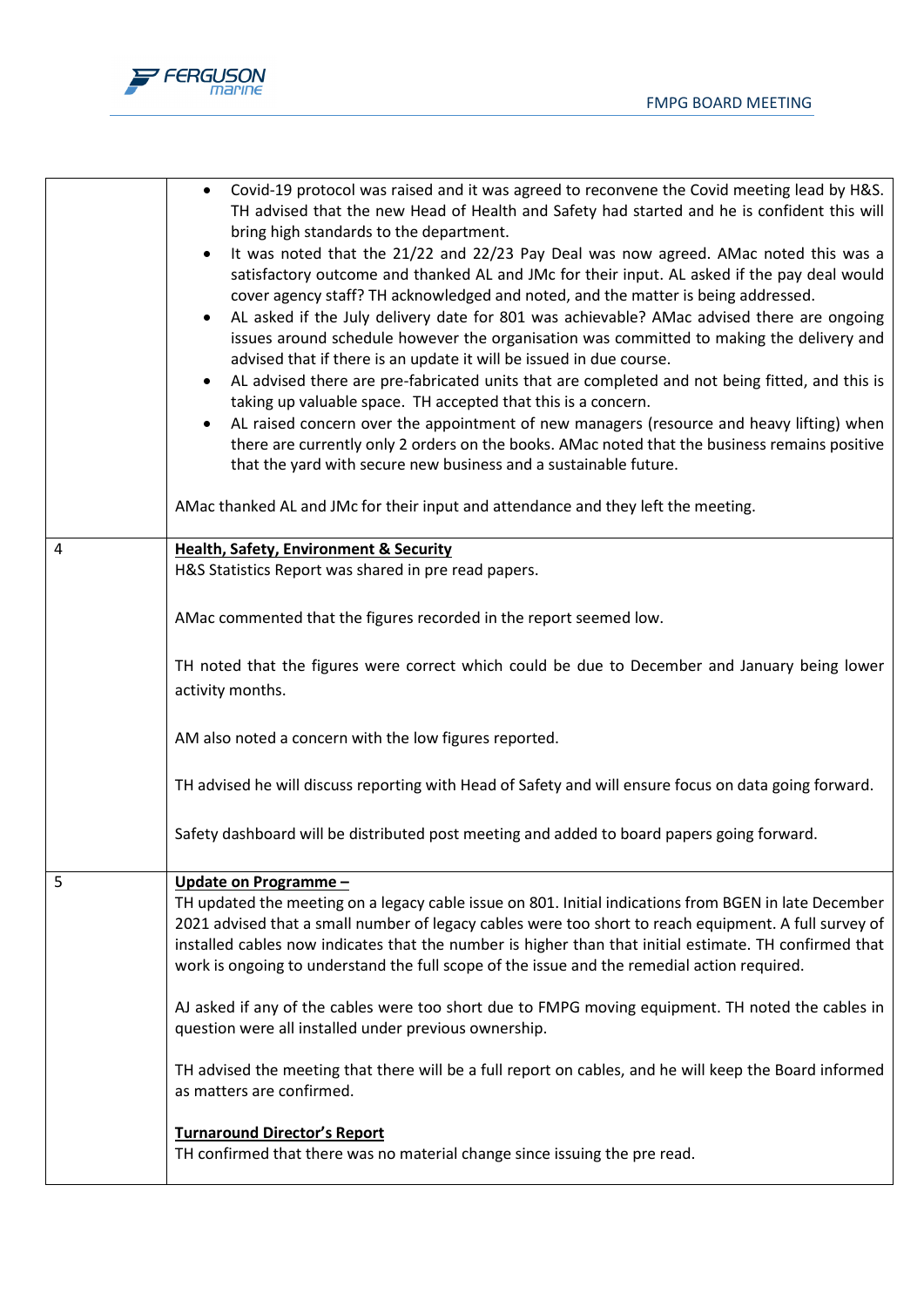

|                | AJ asked why the date for Wartsila coming on site had been delayed. TH advised that this was due to<br>insufficient progress in pipework and hot work.                                                                                                                                                                         |
|----------------|--------------------------------------------------------------------------------------------------------------------------------------------------------------------------------------------------------------------------------------------------------------------------------------------------------------------------------|
|                | TH updated the meeting of management moves within Operations.                                                                                                                                                                                                                                                                  |
|                | <b>Functional Updates</b><br>Planning -                                                                                                                                                                                                                                                                                        |
|                | PC has appointed a new planner and further interviews are taking place this week. Finding competent<br>planners has been an ongoing issue and attrition is an issue with experienced planners moving on for<br>significantly higher remuneration.                                                                              |
|                | JH noted that the project report needs to be more comprehensive in terms of detail behind some of<br>the metrics.                                                                                                                                                                                                              |
|                |                                                                                                                                                                                                                                                                                                                                |
|                | 801/802 Monthly Pack<br>Board members asked for more information to be provided within the monthly pack -                                                                                                                                                                                                                      |
|                | Completion of items on the critical path list                                                                                                                                                                                                                                                                                  |
|                | S curve for pipework, electrical and hot work                                                                                                                                                                                                                                                                                  |
|                | Volume metrics                                                                                                                                                                                                                                                                                                                 |
| 6              | Approval of Minutes of Board Meeting held on 25 <sup>th</sup> November 2021                                                                                                                                                                                                                                                    |
|                | AMac advised he will recirculate the draft minute for approval once he has made a few amendments.                                                                                                                                                                                                                              |
| $\overline{7}$ | <b>Finance Update - Management Information Update</b>                                                                                                                                                                                                                                                                          |
|                | GC confirmed that there was no notable change since issuing the pre read.                                                                                                                                                                                                                                                      |
|                | No points of clarification were required on the Monthly Finance Report.                                                                                                                                                                                                                                                        |
|                | GC noted that the updated plan for 802 with be ready in the coming weeks.                                                                                                                                                                                                                                                      |
| 8              | <b>Update on OPVs submission</b>                                                                                                                                                                                                                                                                                               |
|                | TH advised that a letter of intent had been received however FMPG are not committed at this stage as<br>there are still a few points to finalise with further submissions now required.                                                                                                                                        |
|                | Discussion around investment in the yard and the need to progress the FMI report took place.                                                                                                                                                                                                                                   |
|                | SS asked if they cost breakdown for the OPV's can be circulated to the Board. TH advised he will re-<br>issue the information that was discussed in a previous meeting.                                                                                                                                                        |
|                | The Delegated Authorities procedure was discussed, and Board members stressed the importance of<br>that being reflected in a suitable bid processing procedure. It was noted that the Audit and Risk<br>Committee have agreed that the Executive Team and the Bid Team will produce a process/procedure<br>for Board approval. |
|                | AJ reinforced the requirement for an agreed strategic plan for the yard.                                                                                                                                                                                                                                                       |